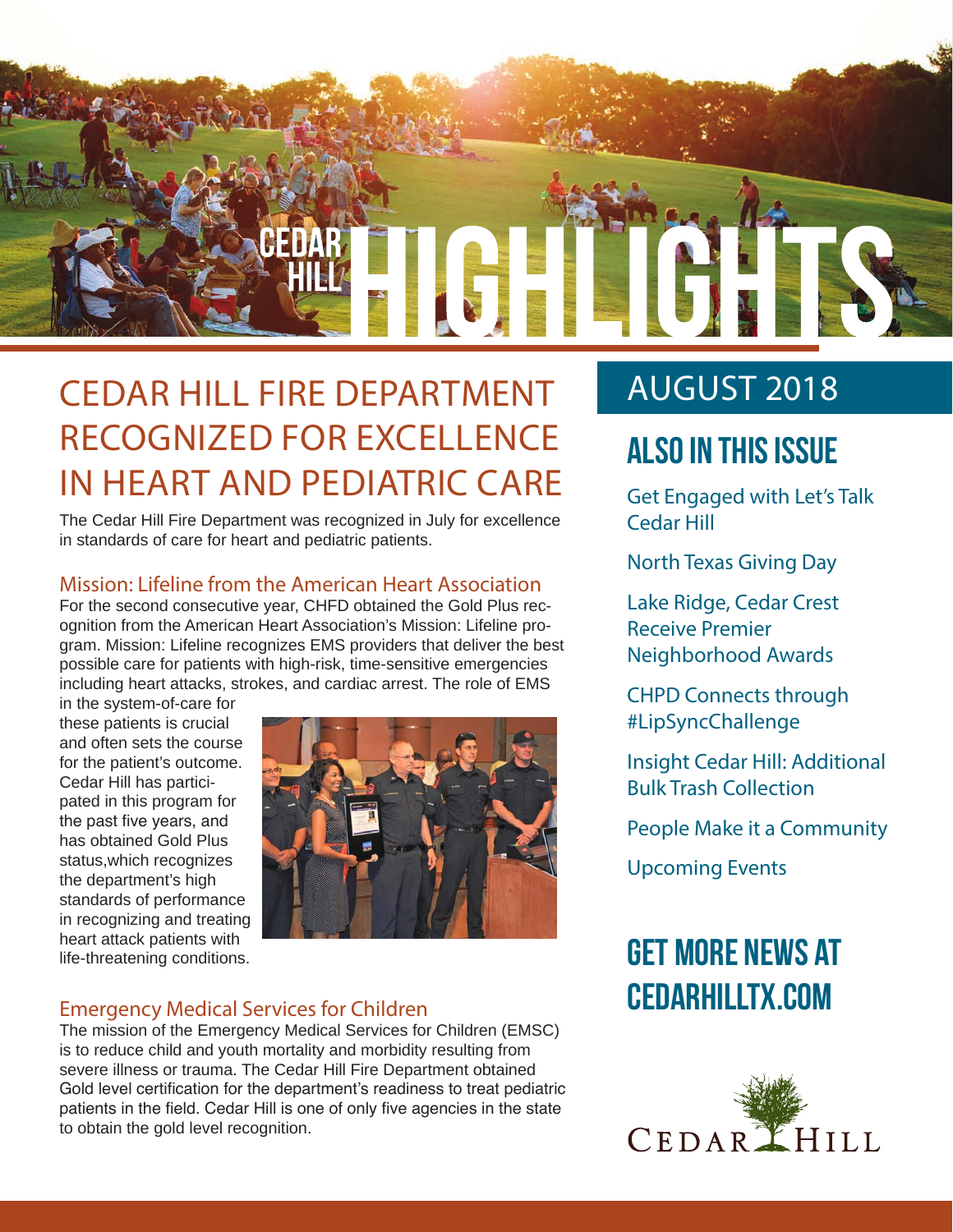# PEOPLE **MAKE IT A COMMUNITY**



The Zula B. Wylie Public Library held its annual Talent Show in July for kids aged 18 and under. Find details about the library's summer and fall programs at cedarhilllibrary.org



Council Member Wallace Swayze recognizes Mission Cedar Hill for community outreach projects completed in June 2018.



Council Member Daniel C. Haydin reads a proclamation designating July as Parks & Recreation Month in Cedar Hill.

### GET ENGAGED WITH LET'S TALK CEDAR HILL

Last month, the City of Cedar Hill launched Let's Talk Cedar Hill, a new tool designed to make it easy for stakeholders to get involved, participate in community decisions, and provide ideas and feedback on a variety of topics affecting our community. Through this new platform, the City will listen to feedback, provide project information, and report back to the community about how public input has contributed to decisions.

Visit letstalkcedarhill.com and register to get engaged, ask questions, and give feedback on the City projects and initiatives that shape the community and future.

### NORTH TEXAS GIVING DAY

September 20 is North Texas Giving Day. North Texas Giving Day, an initiative of the Communities Foundation of Texas, is an 18-hour online giving event designed to empower every person to give back to their community by supporting local nonprofits and causes they care about in one easy-to-use platform.

The event helps build awareness and support for local nonprofits. In 2017, \$39 million was raised through more than 137,000 gifts benefiting 2,723 local nonprofits, bringing the nine-year total to \$195 million for the North Texas region. Cedar Hill organizations raised more than



\$115,000 through 566 individual donations. North Texas Giving Day is the largest community-wide giving event in the nation.

In ten years, this online event has transformed from an idea to help raise awareness of nonprofits, to a movement that has ignited a broad culture of community-wide giving. During North Texas Giving Day, everyone has the opportunity to be a philanthropist to build a stronger and more vibrant community.

Visit northtexasgivingday.org to donate to a local organization or to find more information.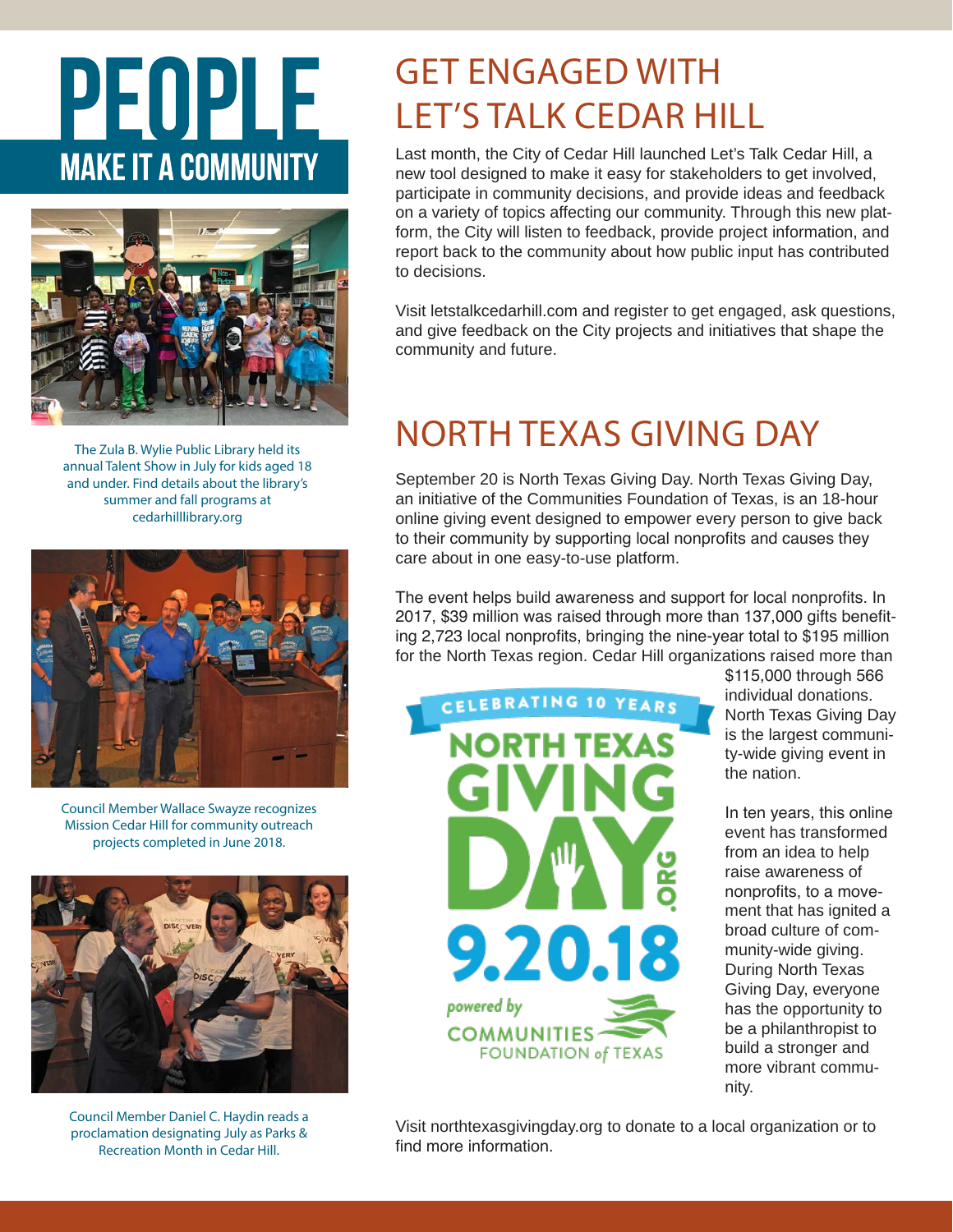### LAKE RIDGE, CEDAR CREST RECEIVE PREMIER NEIGHBORHOOD AWARDS

In July, the Neighborhood Advisory Board celebrated the 14th year of the Premier Neighborhood Awards. Cedar Hill neighborhood organizations were recognized for achievement in communication, organizational activities, community partnerships, leadership and beautification.

#### Lake Ridge at Joe Pool Lake - 2018 Premier Neighborhood Award Winner

The Lake Ridge at Joe Pool Lake neighborhood is located in the southwest corner of Cedar Hill, overlooking Joe Pool Lake. This scenic neighborhood, and seven gated communities, began development in the mid-1980s and is now home to more than 1,000 households.

Neighborhood residents have worked with peers and other organizations to maintain a vibrant and engaged neighborhood and achieve their mission of "helping contribute to the health and vitality of our community by sharing, caring, and building friendships along the way".



#### Cedar Crest - 2018 Premier Neighborhood Runner-up

Along a scenic ridge at the far south end of the city is the Cedar Crest neighborhood. Bound on the west by South Cedar Hill Road and east by Red Oak Creek, this community is currently home to over 600 families. Many homes are situated atop the wooded crest and along creek tributaries that run throughout the area.

Cedar Crest residents are committed to making the community and their neighborhood a great place to live. Residents distinguished themselves in every award category with regular crime watch meetings, clean up days, and participation in National Night Out.



Congratulations and thanks to Lake Ridge and Cedar Crest residents for outstanding contributions to your neighborhoods and the community.

## CALENDAR OF UPCOMING EVENTS

#### City Council Meetings

Aug 14 & 28; Sep 11 & 25 at 7 p.m. Cedar Hill Government Center 285 Uptown Blvd. View agendas at cedarhilltx.com/archive

#### Clear the Shelters: Pet

#### Adoption Fees Waived

Aug 18 from 9 a.m. to 5 p.m. Tri-City Animal Shelter 1150 E. Pleasant Run Rd. Get details at tricityfriends.org/cts2018

#### Labor Day: Cedar Hill

Goverment Offices Closed The Government Center, Alan E. Sims Recreation Center, Tri-City Animal Shelter, and Zula B. Wylie Public Library will be closed for Labor Day on Monday, September 3.

#### Cedar Hill 1932-1982

Class Reunion Sep 8 from 1 to 4 p.m. Old Bray Gym 218 Broad St. All former students of Cedar Hill Schools from 1932-1982 are invited to attend an all-school reunion. For questions, call (972) 098-0443.

#### Creative Arts Festival

Sep 15 from 4 to 8 p.m. Cedar Hill Government Center 285 Uptown Blvd. Event details & performance schedule at cedarhilltx.com/creativearts

#### Paws, Claws, & Outlaws Gala Sep 15 from 6 to 10 p.m.

Alan E. Sims Recreation Center 310 E. Parkerville Rd. Benefitting Friends of Tri-City Animal Shelter - visit tricityfriends.org for tickets

**View the full calendar at cedarhilltx.com, or subscribe to 'This Week in Cedar Hill' at cedarhilltx.com/twich.**